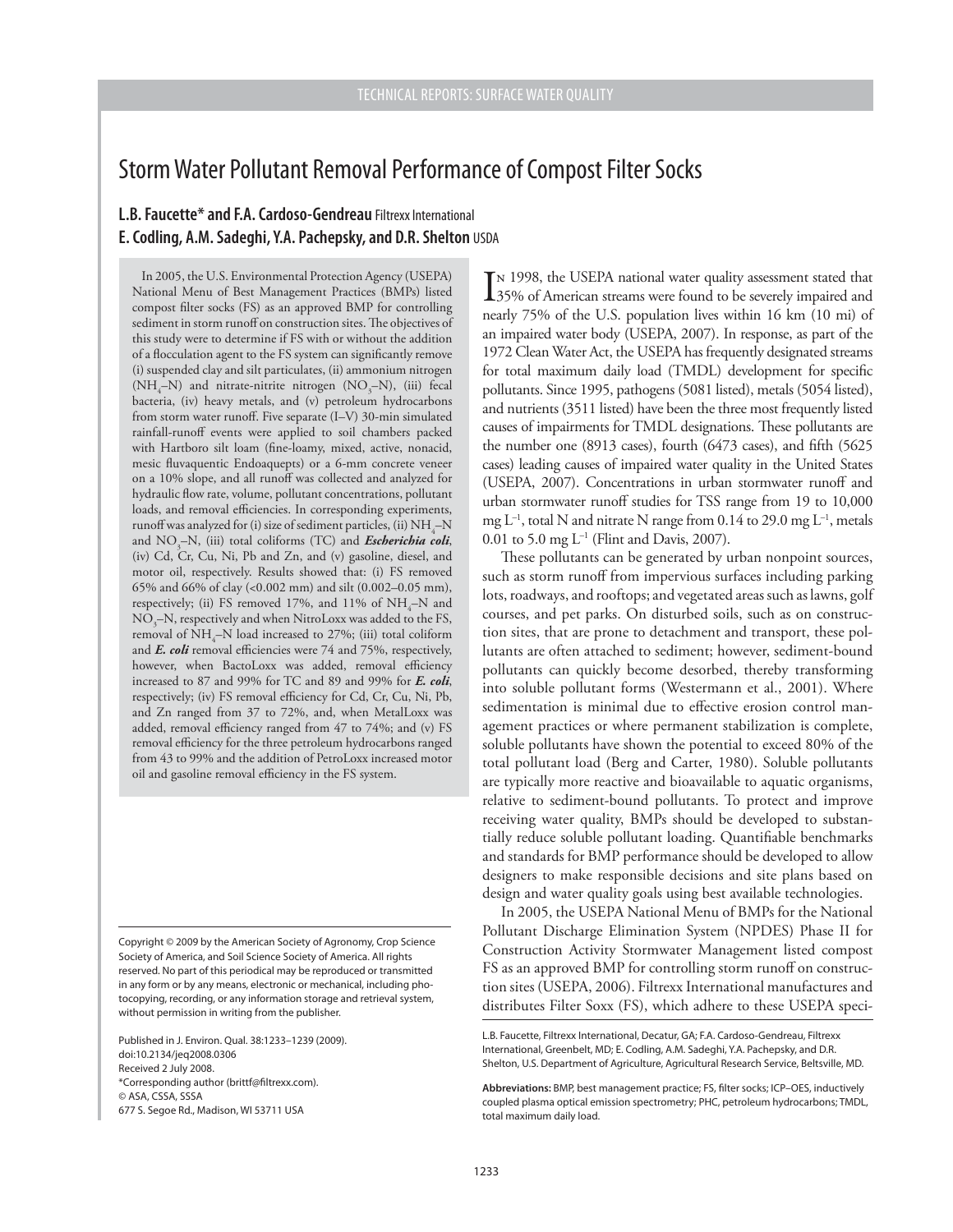fications. Nearly 45 state and local agencies have approved the use of FS for control of sediment originating from construction activities (Filtrexx International, 2008). Studies conducted at The University of Georgia (Faucette et al., 2008), The Ohio State University (Keener et al., 2007), and by the U.S. Department of Agriculture-Agricultural Research Service (USDA-ARS) (Faucette et al., 2008) have shown that this technology is an effective sediment control barrier for disturbed soils.

While FS have been used primarily for controlling sediment, there is evidence to suggest FS have the ability to filter soluble pollutants typically found in storm water flows originating from urban and suburban postconstruction surfaces (Faucette and Tyler, 2006; Faucette et al., 2006). The organic fraction of compost has the ability to chemically adsorb free ions, such as soluble P and ammonium N (Brady and Weil, 1996). The USDA-ARS (Faucette et al., 2008) reported removal efficiencies for compost FS between 14 and 28% for soluble P, and between 1 and 17% for  $\rm NO_{3}$ –N. Faucette and Tyler (2006) also reported removal concentrations between 1 and 7 mg L<sup>−</sup><sup>1</sup> (1 and 7 ppm) for nitrate N and total P, and motor oil removal efficiencies between 85 and 99% when initial runoff concentrations of motor oil ranged between 1000 and 10,000 mg L<sup>-1</sup>. Given the large land area required for proper design and function, and the high cost to install and maintain most stormwater management BMPs, compost FS may offer a low cost, low land area footprint solution to improving stormwater quality in a variety of urban and rural applications, particularly where land use is at a premium.

Historically, flocculation agents have been used to target specific pollutants in water and storm water treatment systems to improve water quality. Hayes et al. (2005) found that flocculation polymers can reduce average runoff turbidity on disturbed soils. Leytem and Bjorneberg (2005) reported a 98% reduction in soluble P concentrations in sediment ponds using flocculation agents, while Moore (1999) and Harper et al. (1999) found total P in storm runoff could be reduced by as much as 75 to 90%. Logsdon (1983) reported that flocculation agents can be an effective means to remove asbestos fibers in municipal drinking water treatment around Lake Superior. The USDA-ARS reported that by adding flocculation agents to compost FS runoff soluble P from fertilized soils can be reduced by 93 to 99%, and turbidity can be reduced by 79 to 98% (Faucette et al., 2008).

By adding flocculation agents to FS, target pollutants may be treated in sheet and/or concentrated storm water flows before entering receiving waters through physical removal of sediment-bound pollutants and through chemical adsorption of oppositely charged ions present on the surfaces of flocculation agents and the target pollutant. These applications may be of critical importance on soils recently fertilized for vegetation establishment, near 303(d) listed receiving waters, and around rooftops, parking lots, road ways, and pet parks.

### **Research Objectives**

The objectives of this study were to determine if FS with or without the addition of a flocculation agent to the FS can significantly remove (i) clay and silt particulates, (ii) ammonium

## **Materials and Methods Experimental Design, Rainfall Simulation, and Soil Chamber System**

The laboratory study was set up to simulate rainfall and to collect and examine runoff from soil chambers with and without FS installed (Fig. 1). Five separate experiments (I–V) were conducted to test the removal efficiency of FS, with and without flocculation agent treatment additions, of various pollutants from runoff generated by a rainfall simulator (Table 1). A bare soil or bare concrete surface was used as the control for each experiment. All treatments and controls were randomly assigned to box chambers and repeated in triplicate for statistical analysis. Each experiment was designed to evaluate treatment performance on a specific group of pollutants typically found in urban runoff. Experiment I evaluated removal of fine sediment particulates, clay (<0.002 mm) and silt (0.002–0.05 mm); Exp. II evaluated removal of inorganic N,  $\mathrm{NH}_4\text{--}\mathrm{N},$  and NO<sub>3</sub>–N; Exp. III evaluated removal of coliform bacteria and *Escherichia coli*; Exp. IV evaluated removal of typical urban stormwater metals, Cd, Cr, Cu, Ni, Pb, and Zn; and Exp. V evaluated removal of petroleum hydrocarbons (polycyclic aromatic hydrocarbons), motor oil, diesel fuel, and gasoline.

The rainfall simulation system has been previously described in detail by Guber et al. (2007) and consisted of a rain simulator equipped with a TeeJet ¼ HH SS 14 WSQ nozzle (Spraying Systems Co., Wheaton, IL) mounted on a frame at approximately 2.6 m (8.5 ft) above the chamber surfaces. The chambers used in this experiment were constructed of 15 mm (0.6 in) thick plywood, with inside dimensions of 100 cm (39.4 in) length by 35.56 cm (14 in) width by 25 cm (9.8 in) depth, and were described in detail in Sadeghi and Isensee (2001)(Fig. 1).

Chambers were prepared by packing a Hartboro silt loam (Ap horizon) soil. The soil was added in small increments to the 15 chambers and packed with a pressure of approximately 0.15 kg cm–2 (2.14 psi) before each addition (Sadeghi and Isensee, 2001). Soil was packed until the chambers contained 7.62 cm (3 in) of soil. A week before the runoff simulation, the chamber drains were plugged and 3.8 L (1 gal) of water was uniformly applied to each chamber to prewet the soils. If necessary, the adjustable runoff drain was unplugged and the gate was positioned so the runoff drain was level with the soil surface. Silicone was used to seal the gate and prevent any leaks during the simulation. For Exp. V, involving PHC, the soil surfaces were covered with a 6.4 mm (0.25 in) concrete veneer to simulate surface conditions from road ways and parking lots. The concrete veneer was separated from the soil surface by a thin black plastic sheet.

## **Experimental Setup and Rainfall-Runoff Collection**

The area under the rainfall simulator allowed four chambers to be tested at one time (Fig. 1). Chambers were tilted to a 10% slope and exposed to 30 min of rainfall. Twelve cups (8.9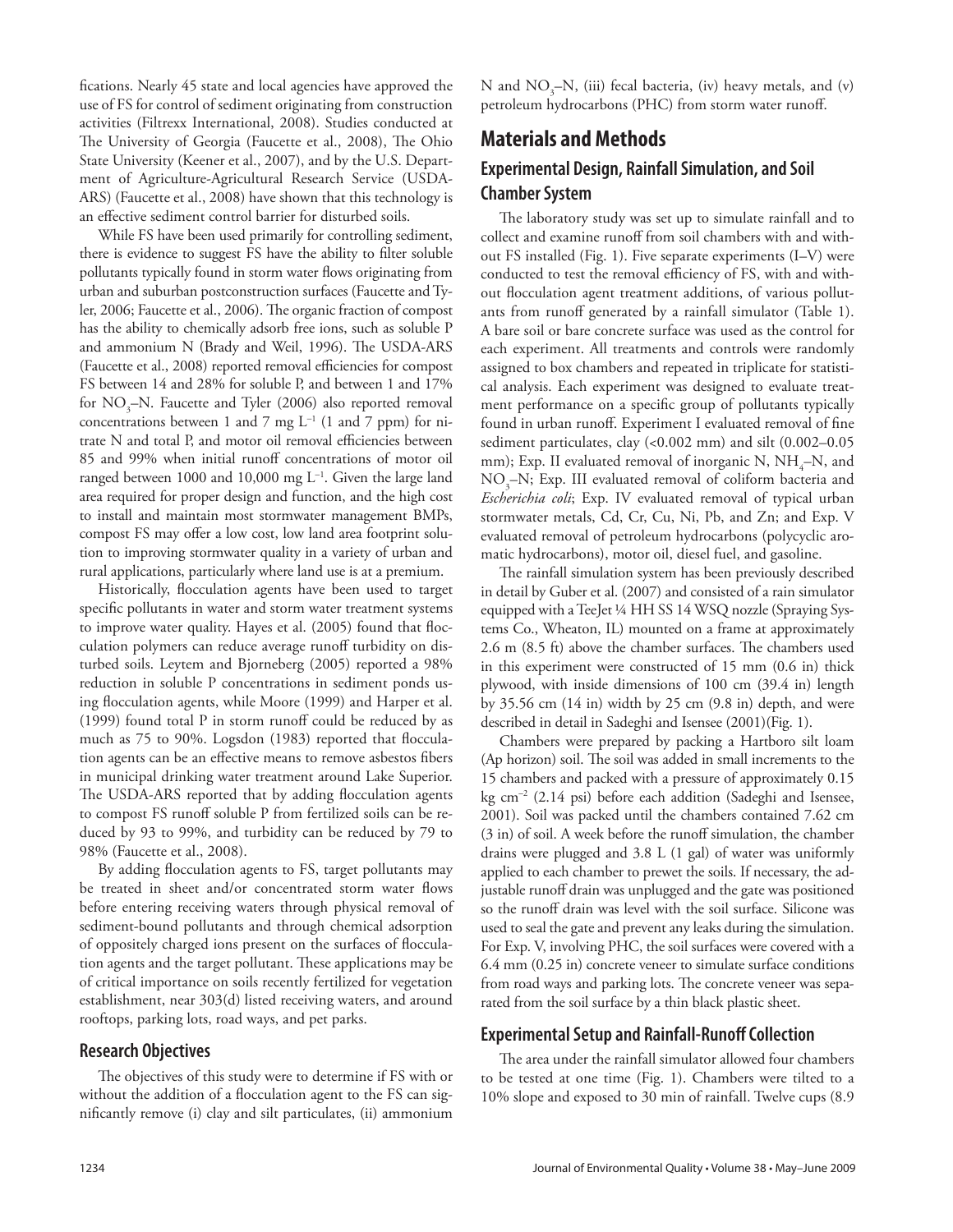cm [3.5 in] in diameter and 11.4 cm [4.5 in] high) were placed adjacent to the soil chambers during simulation to quantify average rainfall intensity. Table 1 shows the average rainfall intensity for each experiment. Runoff from each chamber was collected in a series of 1 L preweighed Nalgene bottles, with the exception of Exp. V, in which all runoff was collected in a 19-L (5-gal) bucket. For Exp. I through IV, after the simulations, the bottles were weighed to calculate total runoff volume. Mean runoff volume and time elapsed data (30–40 min) were used to develop runoff hydrographs for each treatment. For Exp. V, the total runoff volume was determined by measuring water height and area in each collection bucket.

### **Treatment Description and Installation**

The FS, filled with specified composted filter media (USEPA, 2006), were manufactured and supplied by Filtrexx International (Fig. 1) (Filtrexx International 2008). No processing was conducted once FS were received at the experimental laboratory. The compost filter media was enclosed in a tubular mesh netting material. The manufacturer uses a mechanical auger to fill an empty mesh netting sock with composted filter media and seals the ends with metal clips. The mesh netting was a 5 mm (0.20 in) photodegradable polypropylene with 3.2 mm (0.13 in) diamond mesh apertures. The containment of the compost filter media in the open mesh netting allows surface runoff to flow freely through the FS, while containing the filter media and potential sediment and soluble pollutants present in runoff. Twenty centimeter (8 in) diameter FS were cut to fit tightly to the chamber width dimension (35.56 cm [14 in]). The FS were placed at the down slope end of the chamber and slightly compacted manually to ensure ground surface contact. Compost filter media was used to backfill chamber corners and the FS and surface contact interface. Preweighed flocculation agents were added to treatments by manually broadcasting on the backfill filter media along the entire width of the FS and chamber, at the point where surface runoff meets the FS. This application procedure follows manufacturer's field installation guidelines. Application rates for flocculation agents and the experiment in which they were used are listed in Table 1. Application rates followed manufacturer's (Filtrexx International) application specifications (based on per linear meter of FS). Flocculation agents were added to evaluate their potential impact on pollutant removal efficiency. Additives included NitroLoxx (for nitrogen), BactoLoxx (for bacteria), MetalLoxx (for heavy metals), and PetroLoxx (for petroleum hydrocarbons). These flocculation agents are similar to those commonly used to flocculate and chemically adsorb opposite charged ionic pollutants commonly treated in water and storm



#### **Fig. 1. Experimental set up.**

water treatment facilities. All flocculation agents are derived from natural aggregate materials and were applied in granular form  $(\leq 2 \text{mm } [0.08 \text{ in}])$ . All flocculation agents were supplied by Filtrexx International.

Pollutants were added to the chamber system to generate concentrations under a worst-case scenario. Experiment I used bare soils to generate clay and silt runoff sediment loads. For Exp. II, 34:0:0 (N-P-K) N fertilizer was uniformly applied to the top 40 cm  $(15.7 \text{ in})$  of the slope at a rate of 202 Kg ha<sup>-1</sup> (180 lbs ac–1) (17.8 g per chamber) 12 h before simulation. For Exp. III, fresh bovine manure slurry (10% solids) was obtained from a free-stall barn located at the Dairy Research Unit of the USDA-ARS-Beltsville Agricultural Research Center (BARC), Beltsville, MD, and applied immediately before simulation to the top 70 cm (27.6 in) of the slope at a rate of 10 Kg  $m^{-2}$  $(44.6 \text{ ton } ac^{-1})$   $(2 \text{ L per chamber})$ . For Exp. IV, metals were applied in solution using 500 mL multi-component stock solution containing 15 mg  $L^{-1}$  (15 ppm) each of Cd, Cr, Cu, Ni, Pb, and Zn elements. The stock solution was prepared 24 h before simulations by mixing 150 mL of 1000-mg  $L^{-1}$  Cd, Cr, Cu, Ni, Pb, and Zn into 10 L deionized water. The 500 mL solution was uniformly applied immediately before simulation to the top 70 cm (27.6 in) of the slope. For Exp. V, 100 mL

Table 1. Experimental treatments, flocculation agent application rates, pollutant application rates, and rainfall intensity by experiment.

| Experiment     | <b>Treatments</b>               | Application rate of flocculation agent | Application rate of pollutant                | <b>Rainfall intensity</b> |
|----------------|---------------------------------|----------------------------------------|----------------------------------------------|---------------------------|
|                |                                 | q linear $m^{-1}$                      |                                              | $cm h^{-1}$               |
|                | Bare soil, FS                   | None                                   | None                                         | $11.03 \pm 0.29$          |
| $\mathbf{I}$   | Bare soil, FS, FS+NitroLoxx     | 422                                    | 202 Kg N ha <sup>-1</sup>                    | $11.19 \pm 0.14$          |
| $\mathbf{III}$ | Bare soil, FS, FS+BactoLoxx     | 422                                    | 10 kg manure $m^{-2}$                        | $9.57 \pm 0.20$           |
| IV             | Bare soil, FS, FS+MetalLoxx     | 422                                    | 15 mg L <sup>-1</sup> Cd, Cr, Cu, Ni, Pb, Zn | $10.12 \pm 0.11$          |
| V              | Bare concrete, FS, FS+PetroLoxx | 498                                    | 100 mL motor oil, diesel, gasoline           | $11.17 \pm 0.10$          |

FS = FilterSoxx.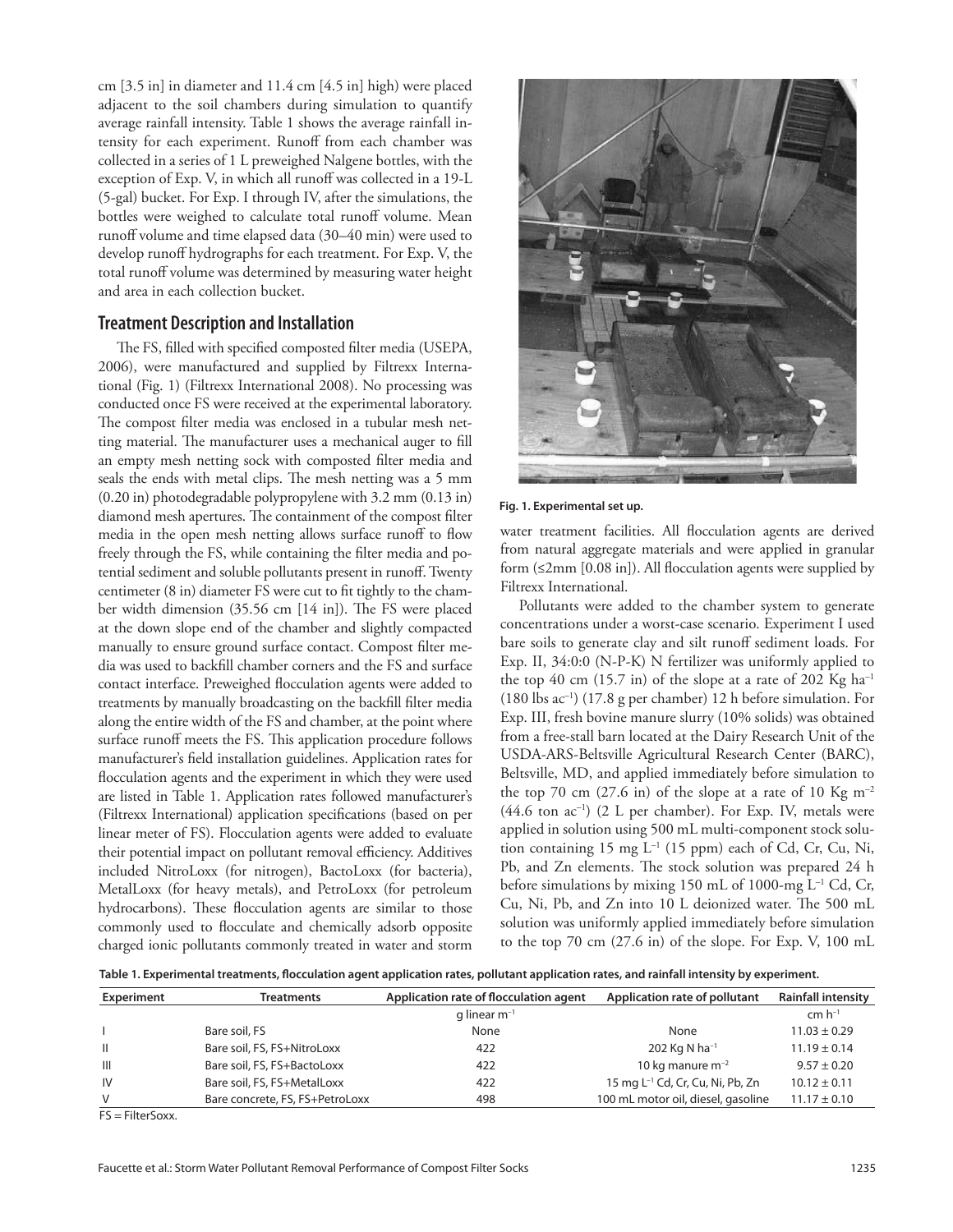each of gasoline, diesel fuel, and motor oil (5W30 weight) were each uniformly applied to the top of the slope immediately before simulation.

## **Runoff Analysis**

Total suspended solids (TSS) concentration  $(g L^{-1})$  was determined by oven-drying (at  $60^{\circ}$ C [140°F] for 48 h) after filtration. Turbidity was determined using the LaMotte 2020 Turbidimeter. Particle size analysis of runoff sediment was determined using a laser scattering particle diameter frequency distribution analyzer (Horiba LA-920, Horiba Jobin Yvon Inc., Edison, NJ). Particle sizes were grouped according to clay sediment (<0.002 mm), silt sediment (0.002–0.05 mm), class 1 (0.02–5.75 μm) sediments; and class 2 (5.75–19.95 μm) sediments. Concentrations of nitrate N and ammonium N (mg  $L^{-1}$ ) were determined by automated continuous flow injection analysis (Lachat QuikChem methods no.12-107-04-1-B and no. 12-107-06-2-A, respectively). Concentrations of TC and *E. coli* (MPN 100 mL–1) in runoff were determined using Colilert Defined Substrate Technology and Quanti-Tray/2000 analysis (IDEXX United States, Westbrook, ME). Soils were sampled (2.54 cm [1 in] depth) for determination of Cd, Cr, Cu, Ni, Pb, and Zn concentrations (mg Kg–1 [ppm]). Composite samples were taken from four random locations within the chambers. Metals concentrations in runoff were partitioned between its aqueous (mg  $L^{-1}$ ) and solid (sediment) phases (mg  $Kg^{-1}$ ). All samples were analyzed by inductively coupled plasma optical emission spectrometry (ICP–OES) (PerkinElmer, Waltham, MA). Elements below ICP detection limits were analyzed by atomic absorption spectroscopy. Total solids analysis was performed to determine loss of sedimentbound metals. Total solids concentration  $(g L^{-1})$  was determined by oven-drying 100 mL of raw sample at 60°C (140°F) for 48 h. Petroleum hydrocarbon runoff samples were processed by TestAmerica Laboratory (Exton, PA) for determination of gasoline (Gasoline Range of Organics, GRO, USEPA Method 8015B), diesel fuel (Diesel Range of Organics, DRO, USEPA Method 8015B), and motor oil (Silica Gel Treated N-Hexane Extractable Material, SGT-HEM, USEPA Method 1664) concentrations  $(mg L^{-1})$ . Means for all pollutant concentrations were determined using three replications per treatment. Runoff loads for sediment particles, N species, bacteria, and PHC were determined by multiplying pollutant concentrations by water or sediment volume. Removal efficiencies for all treatments in all experiments were determined by the equation:  $RE = 100 - [(RLT/RL) \times 100]$ , where RE is removal efficiency  $(\%)$ , RLT is runoff load from treatment, and RL is runoff load from the control.

## **Statistical Analysis**

Statistical analysis for means separation was performed using Proc Mixed, SAS Institute Ver 9.1, on the effect of FS and FS plus flocculation agents on the runoff concentration and load of sediment, N, bacteria, metals, and petroleum hydrocarbons. Separation of means was determined to be significant at the *P* < 0.05 level.

# **Results and Discussion Sediment Particle Size**

Average total sediment load generated from the controls was  $34$  g (8.2 tons ac<sup>-1</sup>), with 24% classified as clay sediment and 76% classified as silt sediment. The FS showed 65 and 66% removal efficiency for clay and silt particulates, respectively (Table 2), although difference in means was not significant. Mean FS removal efficiency for Class 1  $(0.01-5.75 \mu m)$  and Class 2 (5.75–19.95 μm) sediment particulates was 60 and 80%, respectively. These sediment fractions typically represent the majority of suspended solids and turbidity found in surface waters. Additionally, water quality regulations often stipulate allowable limits for sediment particle size discharges.

## **Nitrogen**

Mean runoff concentration from the control for ammonium N (NH<sub>4</sub>–N) and nitrate N (NO<sub>3</sub>–N) was 4.28 and 4.44 mg L<sup>-1</sup> (4.28 and 4.44 ppm). Mean concentration from the FS treatment for  $NH_4$ –N and  $NO_3$ –N was 3.37 and 3.72 mg L<sup>-1</sup>; and from FS plus NitroLoxx was  $3.31$  and  $4.53$  mg  $L^{-1}$ , respectively. Means were not significantly different. Mean runoff N load from the controls was 54 and 55 mg of  $NH_4$ –N and  $NO_3$ –N (Table 2). Removal efficiency for the FS was 17% for  $\mathrm{NH}_4\text{--} \mathrm{N}$  and 11% for  $\rm NO_{3}$ –N. The addition of NitroLoxx to the FS increased removal efficiency of NH<sub>4</sub>–N to 27% but did not increase  $\rm NO_3\text{-}N$ removal. Yu et al. (1993) and the Florida Department of Transportation (1994) reported  $\rm NO_{3}$ –N removal efficiencies between 10 and 20% for grass filter strips up to 46 m and Hsieh and Davis (2005) found removal efficiencies for bioretention systems between 1 and 43% and 2 and 49% for  $NO_3$ –N and  $NH_4$ –N. Removal of the  $\mathrm{NH}_4\text{--} \mathrm{N}$  was likely due to ionic adsorption from the negatively-charged organic matter in the FS. The increased removal efficiency of  $NH_4$ – $N$  was likely due to the increased ionic adsorption capacity provided by the NitroLoxx flocculation agent. The surface of NitroLoxx particulates has a strong affinity for ammonium cations as it contains a high concentration of cationic exchange sites, which promote ion-exchange with and adsorption of ammonium N (Nguyen and Tanner, 1998; Englert and Rubio, 2005). Adsorption of  $\mathrm{NH}_4\text{--}N$  from runoff water may reduce transport and loading of receiving waters, thereby reducing the potential for eutrophication from N.

## **Bacteria**

Mean runoff concentration (MPN/100mL<sup>-1</sup>) from the controls was  $2.02 \times 10^8 100 \text{ mL}^{-1}$  and  $1.72 \times 10^8 100 \text{ mL}^{-1}$  for total coliforms and *Escherichia coli*. Mean concentration for the FS treatment was  $0.58 \times 10^8 100 \text{ mL}^{-1}$  and  $0.46 \times 10^8 100 \text{ mL}^{-1}$ for TC and *E. coli*, respectively. The FS plus BactoLoxx was  $0.03 \times 10^8 100 \text{ mL}^{-1}$  and  $0.02 \times 10^8 100 \text{ mL}^{-1}$  for TC and *E*. *coli*. The FS plus BactoLoxx treatments resulted in significantly lower total coliform concentration values relative to the control. Mean runoff load from the control was  $2.68 \times 10^{10}100$  $mL^{-1}$  and  $2.28 \times 10^{10}$  for TC and *E. coli*, respectively (Table 2). The FS removal efficiency for TC and *E. coli* was 74 and 75%,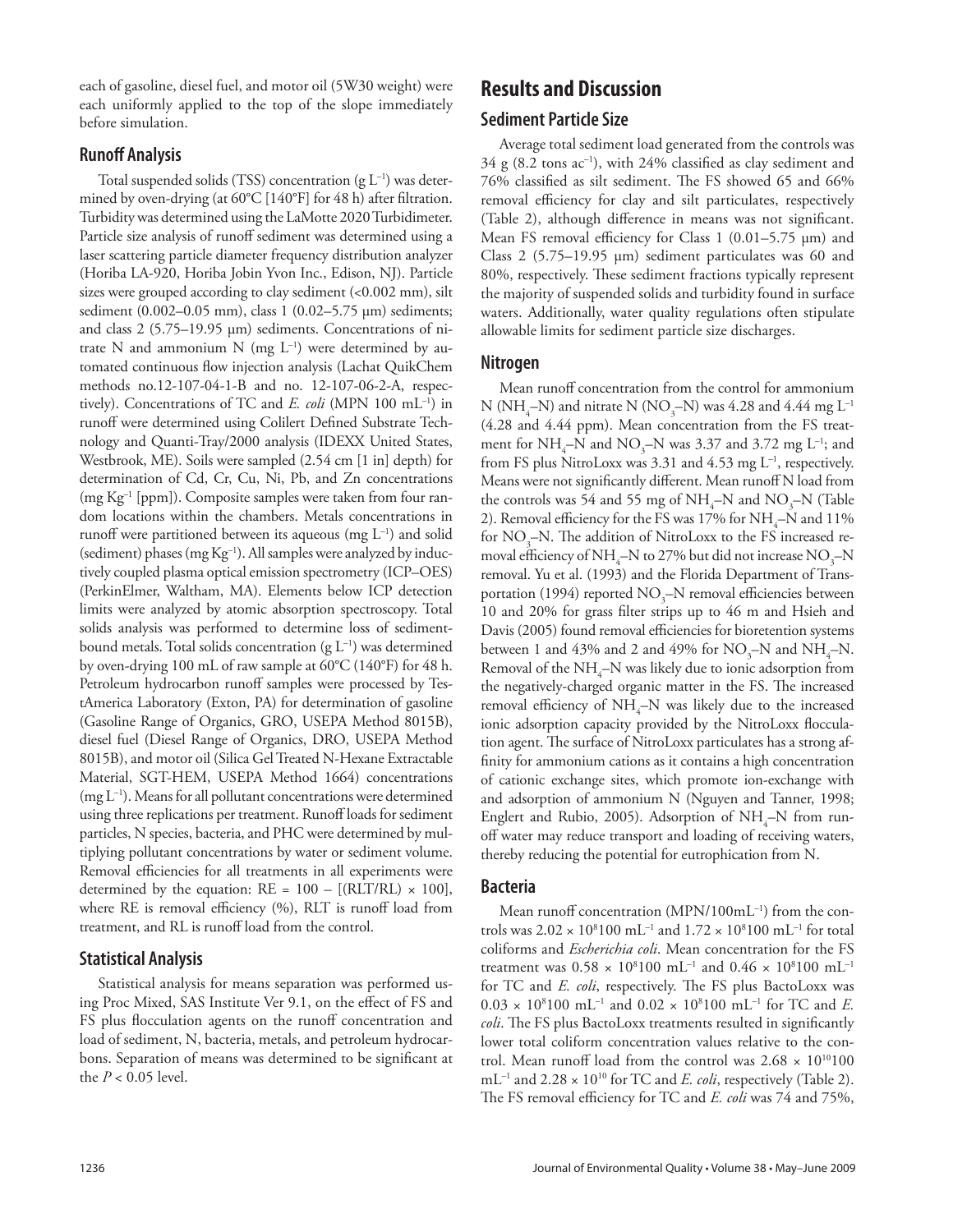respectively. Removal efficiency by the FS was likely due to their ability to remove sediment and the affinity bacteria have for attaching to sediment particulates. Previous studies have reported that these microorganisms can be transported on runoff sediment particles, particularly suspended clay sediments (Guber et al., 2005a, 2005b; Roodsari et al., 2005), which in turn were effectively trapped by the FS as previously reported by Faucette et al. (2008). The highest removal efficiency was observed with the FS plus BactoLoxx treatment, which removed 99% of both TC and *E. coli* from the simulated runoff. The elevated removal efficiency found in this treatment is likely from the flocculation of bacteria provided by the BactoLoxx. Bulson et al. (1984) similarly reported removal of these microorganisms due to flocculation processes resulting from the reaction of flocculation agents with the natural hydroxide alkalinity of water. These reactions form a hydroxide complex that entraps the bacterial cells.

### **Metals**

Average metal load transported in runoff to the treatments ranged from 0.49 to 1.699 mg (Table 3). Removal efficiencies for the six metals by the FS ranged from 37 to 71% where the FS treatment significantly reduced all metals except Cr. Removal efficiencies for Pb and Zn for grass filter strips up 46 m wide range from 40 to 55% for Zn, and 25 to 50% for Pb (Yu et al., 1993; Florida Department of Transportation (1994). Metals removal efficiencies using bioretention systems range from 66 to 98% for Pb (Hsieh and Davis 2005), 56 to 99% for Cu and Zn (Hunt and Lord, 2006), and 88 to 97% for Cd, Cu, and Zn (Sun and Davis 2007). Average removal efficiency for soluble metals in runoff ranged from 17 to 72%, where the FS treatment significantly reduced all metals in solution except Cr; while metals sorbed to sediment particulates ranged from 42 to 82%. Removal of sediment-bound metals by FS was likely due to the treatment's ability to remove sediment particulates from runoff. Removal of metals in solution by the FS was likely due to ionic adsorption of metals by organic matter in FS. Average removal efficiencies of the six metals by the FS with MetalLoxx addition ranged from 47 to 73%, where all metals were significantly reduced relative to the control. Average removal efficiency for metals in solution ranged from 22 to 79%, where all metals significantly lower with the exception of Cr; and metals sorbed to sediment particulates ranged from  $45$  to  $84\%$ . The increase in metal removal by the MetalLoxx addition was likely due to increased adsorption provided by the physical structure and high surface area of this material, which also exhibits a high cationexchange-capacity and, thus, an affinity for heavy metals (Pitcher et al., 2004; Widiastuti et al., 2008).

## **Petroleum Hydrocarbons**

Mean PHC concentration in runoff from the controls was 5400, 1410, and 74 mg  $L^{-1}$  for diesel fuel, motor oil, and gasoline. Mean concentration from the FS treatment was 8.23,  $272.63$ , and  $49 \text{ mg } L^{-1}$  for the three PHCs, respectively. Mean concentration for the three PHCs for FS plus PetroLoxx was 9.93, 11.67, and 38.67 mg  $L^{-1}$ . Both treatments significantly

| Experiment | Treatment     | Clay             |                      | $\frac{1}{5}$         |             | NH <sub>,</sub> -N |                | $N_O - N$      |     | <b>Total coliform</b>              |                | Escherichia coli                       |            | Motor oil           |             | <b>Diesel</b>       |     | Gasoline      |             |
|------------|---------------|------------------|----------------------|-----------------------|-------------|--------------------|----------------|----------------|-----|------------------------------------|----------------|----------------------------------------|------------|---------------------|-------------|---------------------|-----|---------------|-------------|
|            |               | g                | Rem<br>$\mathcal{S}$ | g                     | Rem<br>(96) | mg                 | Rem<br>(9)     | Σã             | (9) | Rem MPN/100 mL Rem                 | (%)            |                                        | Rem<br>(%) | mg                  | Rem<br>(96) | mg                  | Rem | mg            | Rem<br>(96) |
|            | Bare soil     | $8.16a \pm 4.3$  |                      | $0$ $25.84a \pm 13.7$ |             |                    |                |                |     |                                    |                |                                        |            |                     |             |                     |     |               |             |
|            | 51            | $2.86a \pm 0.47$ | 65                   | $8.79a \pm 1.47$      | 8           |                    |                |                |     |                                    |                |                                        |            |                     |             |                     |     |               |             |
|            | Bare soil     |                  |                      |                       |             | $54.0a \pm 16$     |                | $55.0a \pm 27$ |     |                                    |                |                                        |            |                     |             |                     |     |               |             |
|            | £             |                  |                      |                       |             | $44.8a \pm 14$     | $\overline{1}$ | 49.0a $\pm$ 16 |     |                                    |                |                                        |            |                     |             |                     |     |               |             |
|            | FS+NitroLoxx  |                  |                      |                       |             | $39.4a \pm 17$     | 27             | $53.4a \pm 21$ |     |                                    |                |                                        |            |                     |             |                     |     |               |             |
| Ξ          | Bare soil     |                  |                      |                       |             |                    |                |                |     | $2.68 \times 10^{10}$ b<br>± 2.64  |                | $2.28 \times 10^{10}$ a<br>±23         |            |                     |             |                     |     |               |             |
|            | 53            |                  |                      |                       |             |                    |                |                |     | $0.7 \times 10^{10}$ ab<br>± 1.04  | $\overline{7}$ | $0.57 \times 10^{10}$ a<br>$\pm 0.87$  | 75         |                     |             |                     |     |               |             |
|            | FS+BactoLoxx  |                  |                      |                       |             |                    |                |                |     | $0.03 \times 10^{10}$ a<br>± 0.035 | 99             | $0.02 \times 10^{10}$<br>$a \pm 0.031$ | 99         |                     |             |                     |     |               |             |
|            | Bare concrete |                  |                      |                       |             |                    |                |                |     |                                    |                |                                        |            | ± 12,616<br>20,820b |             | 7,440b<br>$-33,184$ |     | $1070b + 94$  |             |
|            | £S            |                  |                      | $\ast$                |             |                    |                |                |     |                                    |                |                                        |            | $1239a \pm 5768$    | 84          | $208a \pm 3$        | 99  | $610a \pm$    | 43          |
|            | FS+PetroLoxx  | *                |                      |                       |             |                    |                |                |     |                                    |                |                                        |            | $774a \pm 132$      | 99          | $208a \pm 52$ 99    |     | $492a \pm 61$ | 54          |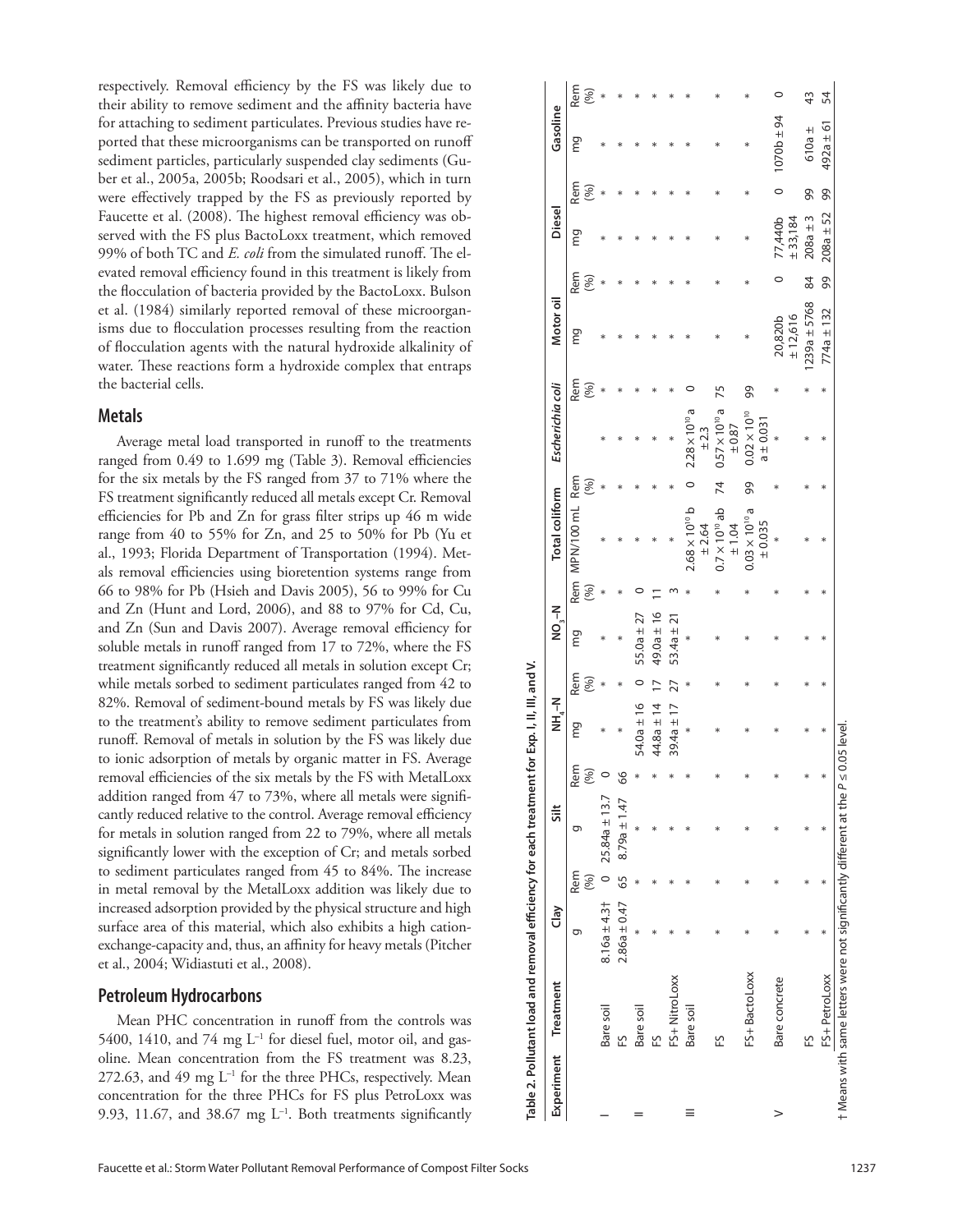|                                 |           |          | Table 3. Soluble and sediment-bound pollutant load and removal                                 |         | efficiency for each treatment for Exp. IV. |         |                    |         |                    |         |                    |         |                     |         |
|---------------------------------|-----------|----------|------------------------------------------------------------------------------------------------|---------|--------------------------------------------|---------|--------------------|---------|--------------------|---------|--------------------|---------|---------------------|---------|
| Experiment Treatment Metal form |           |          | Ů                                                                                              |         |                                            |         | ද                  |         | Ż                  |         | 9d                 |         | $\mathsf{Zn}$       |         |
|                                 |           |          | mq                                                                                             | Rem (%) | g                                          | Rem (%) | g                  | Rem (%) | g                  | Rem (%) | E                  | Rem (%) | g                   | Rem (%) |
|                                 | Bare soil | Soluble  | $0.742b \pm 0.105$                                                                             |         | $0.312a \pm 0.078$                         |         | $1.257b + 0.075$   |         | $0.976b + 0.255$   |         | $0.684b \pm 0.070$ |         | $1.428b + 0.26$     |         |
|                                 |           | Sediment | $0.060b \pm 0.041$                                                                             |         | $0.179b \pm 0.089$                         |         | $0.224b \pm 0.160$ |         | $0.079b \pm 0.052$ |         | $0.268b \pm 0.241$ |         | $0.304b \pm 0.253$  |         |
|                                 |           | Total    | $0.812b \pm 0.146$                                                                             |         | $0.49ab \pm 0.089$                         |         | $1.625b \pm 0.209$ |         | $.054b \pm 0.306$  |         | $0.94b + 0.199$    |         | $0.699b + 0.488$    |         |
|                                 | R         | Soluble  | $0.266a + 0.036$                                                                               | 34      | $0.258a \pm 0.125$                         |         | $0.405a \pm 0.118$ | 68      | $0.381a + 0.072$   |         | $0.191a \pm 0.026$ |         | $0.667a \pm 0.078$  |         |
|                                 |           | Sediment | $0.016ab \pm 0.005$                                                                            |         | $0.045a \pm 0.016$                         |         | $0.129b \pm 0.03$  |         | $0.031a \pm 0.007$ | 8       | $0.079a \pm 0.013$ |         | $0.111ab \pm 0.017$ |         |
|                                 |           | Total    | $0.282a \pm 0.039$                                                                             | 84      | $0.303ab \pm 0.140$                        |         | $0.534a \pm 0.144$ |         | $0.412a \pm 0.078$ |         | $0.270a \pm 0.037$ |         | $0.778a \pm 0.091$  |         |
|                                 | $+54$     | Soluble  | $0.210a \pm 0.057$                                                                             |         | $0.221a \pm 0.05$                          |         | $0.383a + 0.054$   |         | $0.301a + 0.101$   | 69      | $0.144a \pm 0.023$ |         | $0.621a \pm 0.044$  |         |
|                                 | MetalLoxx | Sediment | $0.014a \pm 0.005$                                                                             |         | $0.039a \pm 0.003$                         | ლ       | $0.122b \pm 0.012$ |         | $0.029a \pm 0.008$ |         | $0.105a \pm 0.024$ |         | $0.161a \pm 0.086$  |         |
|                                 |           | Total    | $0.224a \pm 0.062$                                                                             | R,      | $0.260a \pm 0.049$                         | 47      | $0.505a \pm 0.067$ | R       | $0.330a \pm 0.106$ | 69      | $0.249a \pm 0.024$ | 73      | $0.782a \pm 0.074$  |         |
|                                 |           |          | $\dagger$ Means with same letters were not significantly different at the P $\leq$ 0.05 level. |         |                                            |         |                    |         |                    |         |                    |         |                     |         |

reduced all PHC concentrations, relative to the control. Mean PHC loads from the controls was 77,440; 20,820; and 1070 mg for diesel, motor oil, and gasoline, respectively. Both treatments removed 99% of diesel fuel (Table 2). The FS removal of motor oil was 84%, however, when PetroLoxx was added to the FS removal efficiency increased to 99%. The FS removal of gasoline was 43%. When PetroLoxx was added to FS removal efficiencies increased to 54%. Hsieh and Davis (2005) report oil/grease removal for bioretention systems were >96%. Both treatments significantly reduced all PHCs relative to the control.<br>The high removal efficiencies of diesel and motor oil by the FS were likely due to physical filtration. The high surface area of the compost filter media matrix within the FS coupled with the viscosity and high molecular weight relative to water of these PHCs help to physically extract them from runoff water. The FS plus PetroLoxx likely increased removal of these PHCs due to increased physical surface area provided by the PetroLoxx additive. Removal of these PHCs from runoff can reduce their transport and loading in surface waters. This can be critical near national section 303(d) listed water bodies, marine and boat storage areas, and urban parking lots and roadways.

# **Summary and Conclusions**

This study concludes that FS may be an effective means to filter pollutants commonly found in urban runoff, particularly, coliform bacteria, metals (with the exception of Cr), and petroleum hydrocarbons; while significant reduction of  $N$  with this technology was inconclusive. Removal of these pollutants by FS combines physical removal of particulate-bound pollutants and chemical removal of soluble pollutant forms through ionic adsorption processes. Furthermore, the addition of these flocculation agents can be used to target specific pollutants and increase their removal from stormwater runoff. Based on these results this technology may be used to reduce loading of harmful bacteria, metals, and hydrocarbons to receiving waters and performance may be similar or better than grass filter strips and bioretention systems. This may assist NPDES permit holders with stormwater quality discharge compliance; TMDL and watershed managers stay within TMDL requirements for stream segments or even help to remove stream segments from TMDL designation; reduce the incidence of suspension of recreational water use; decrease stormwater treatment costs by removing these pollutants before entry into stormwater sewer systems or containment systems; or replace other low impact development management practices, such as grass filter strips and bioretention systems, particularly where constraints on land area or footprint requirements exist.

Future research should be conducted to evaluate pricing, breakthrough curves, and removal capacity (longevity) for FS exposed to these various pollutants. Cost data for application of these materials will need to be determined on a projectby-project basis, based on size/scale of project, region of the country, and type of application. These criteria will help designers specify appropriate application rates and reapplication schedules (maintenance) based on pollutant load exposure to